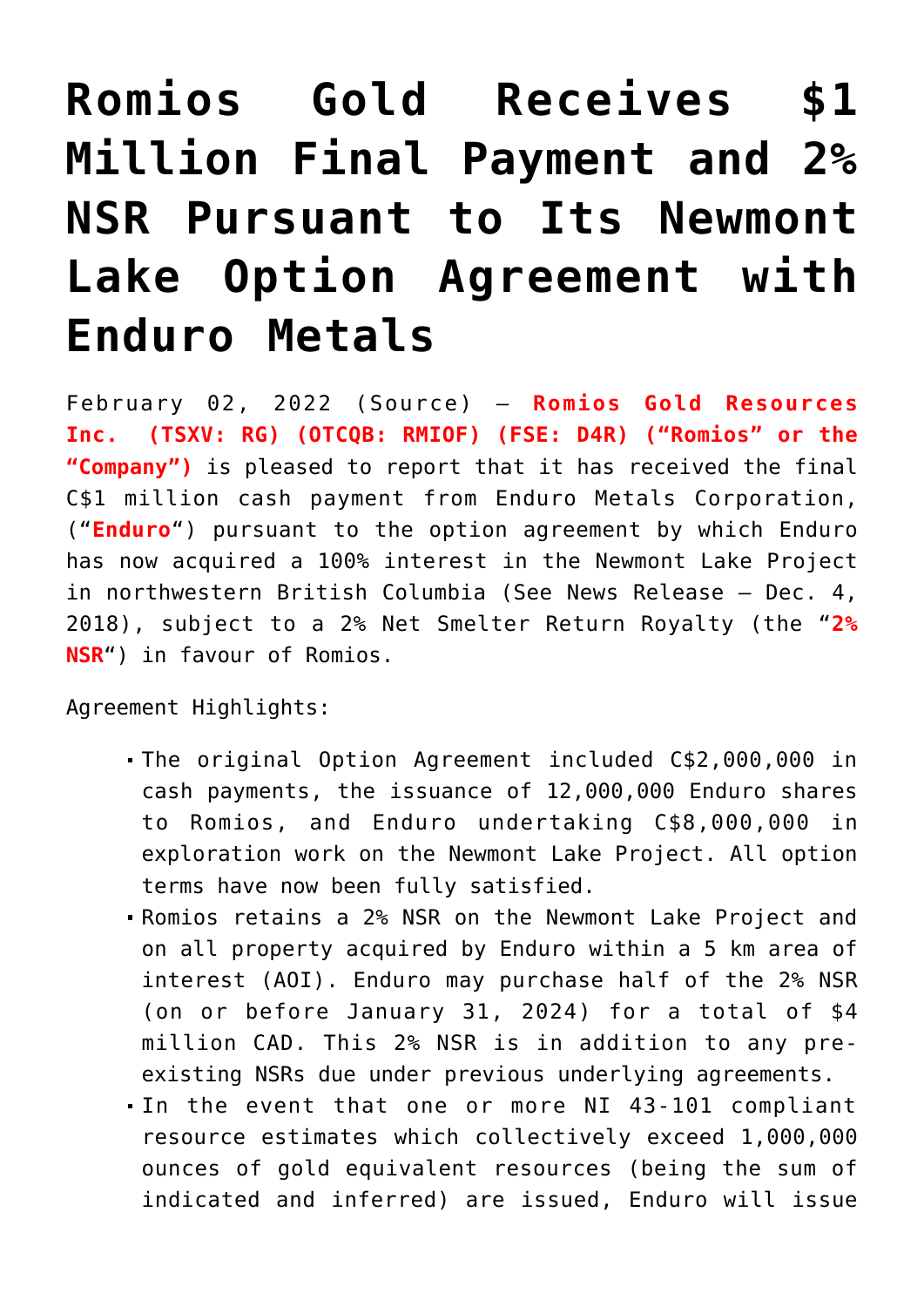2,000,000 shares to Romios. An additional 1,000,000 shares will be issued to Romios for each full 1,000,000 additional ounces of gold equivalent resources which is so documented.

Romios recently staked 5 new properties adding to its extensive land package in the Golden Triangle and currently holds 111 claims covering 40,124 hectares (401.2 square kilometres) and numerous mineralized prospects including the Trek and JW Cu-Au-Ag porphyries. Summer work programs will continue exploring these prospects, particularly the Trek property where Romios previously drilled 131m @ 0.6% Cu, 0.39 g/t Au, 8.5 g/t Ag and has completed over 14,000 metres of drilling to date.

"Today's announcement is not only a confirmation of Enduro's commitment and leadership toward the development of the Newmont Lake Property but also an indication of the continued interest in the development of exceptional assets in the Golden Triangle of British Columbia," commented Stephen Burega, President.

He continued, "Romios spent a number of years amalgamating this exceptional property, and we are confident that Enduro's team will continue to validate the tremendous potential of these assets. This agreement ensures that Romios' shareholders are well positioned to benefit along the way."

## **About Romios Gold Resources Inc.**

Romios Gold Resources Inc. is a progressive Canadian mineral exploration company engaged in precious- and base-metal exploration, focused primarily on gold, copper and silver. It has a 100% interest in the Lundmark-Akow Lake gold-copper property in northwestern Ontario and extensive claim holdings covering several significant porphyry copper-gold prospects in the "Golden Triangle" of British Columbia. Additional interests include two former producers, the La Corne